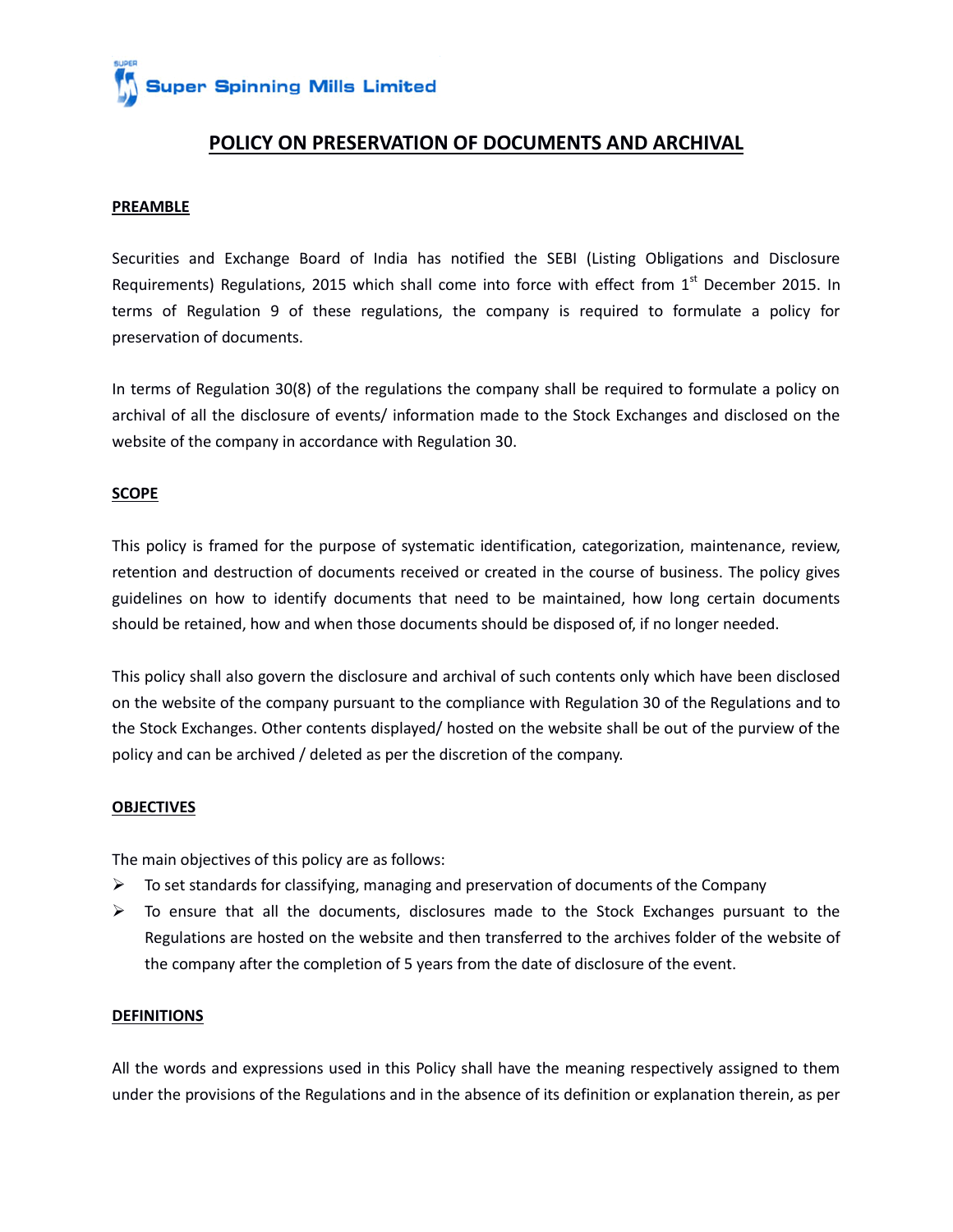

the Companies Act, 2013 and the Rules, Circulars, Notifications made / issued thereunder, as amended from time to time.

#### **PRESERVATION OF DOCUMENTS**

The documents maintained by the Company shall be classified for the purpose of preservation into two categories namely

- $\triangleright$  Documents whose preservation shall be permanent in nature
- $\triangleright$  Documents with preservation period of not less than eight years after completion of the relevant transactions

### **Documents whose preservation shall be permanent in nature**

The documents of a permanent nature as specified in Annexure 1 shall be maintained and preserved permanently by the Company subject to the modifications, amendments, additions, deletions or any changes made therein from time to time.

Provided that all such modifications, amendments, additions, deletions in the documents shall also be preserved permanently by the Company.

# **Documents with preservation period of not less than eight years after completion of the relevant transactions**

The documents to be maintained and preserved for a specified time period after completion of the relevant transactions as specified in Annexure 2 shall be preserved by theCompany for the term not less than eight years after completion of the relevant transactions subject to the modifications, amendments, additions, deletions or anychanges made therein from time to time.

Provided that all such modifications, amendments, additions or deletions in the documents shall also be preserved for a term not less than eight years.

### **Mode of Preservation**

The Documents as classified above may be preserved either in physical or in electronic mode.

#### **Roles and Responsibilities**

The respective Departmental Heads of the Company shall be responsible for maintenance, preservation and destruction of documents in respect of the areas of operations falling under the charge of each of them, in terms of this policy.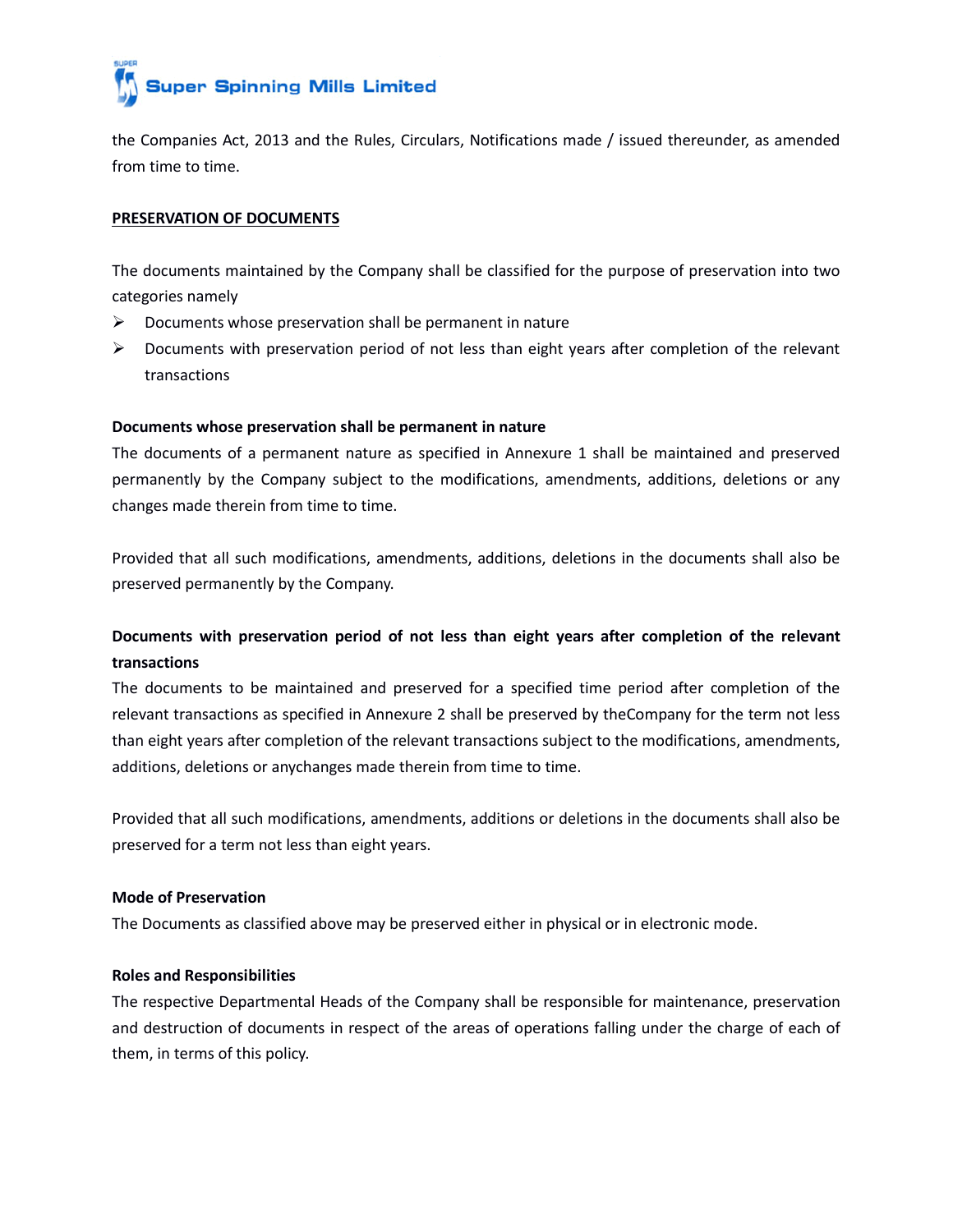

#### **Destruction of Documents**

Destruction of documents after the said period of 8 years (whose preservation shall not be permanent in nature) shall be done in the presence of an Authorized person in the method as prescribed by the applicable statutes.

Destruction of documents as a normal administrative practice will also be followed for the records which are duplicate/unimportant/irrelevant.

The details of the documents destroyed by the Company shall be recorded in the 'Register for Disposal of Records' to be kept by Employees who are disposing off the documents in the format prescribed at Annexure 3. The entries in the register shall be authenticated by the Authorised Person.

# **ARCHIVAL OF DOCUMENTS AND DISCLOSURES**

The documents, information, disclosures, notices, policies as provided under the Regulations and the Act, which is required to be disclosed on the website, shall be uploaded on the website of the company. The website of the company shall be reviewed on regular intervals for ensuring that all the above mentioned disclosures are available on the website as required.

The disclosures made under Regulation 30 of the said regulations shall be hosted on the website of the company for a period of 5 years and thereafter shall be moved to the Archived folder as required by law. The documents in the archive folder of the company shall be preserved for such time at the discretion of the company and the same shall be removed / deleted thereafter.

# **POLICY REVIEW AND APPROVAL**

The Policy shall be subject to review as may be deemed necessary to comply with any regulatory amendments or statutory modifications or subject to necessary approval of the Board of Directors. The Policy was approved by the Board of Directors at their meeting held on 10.02.2016.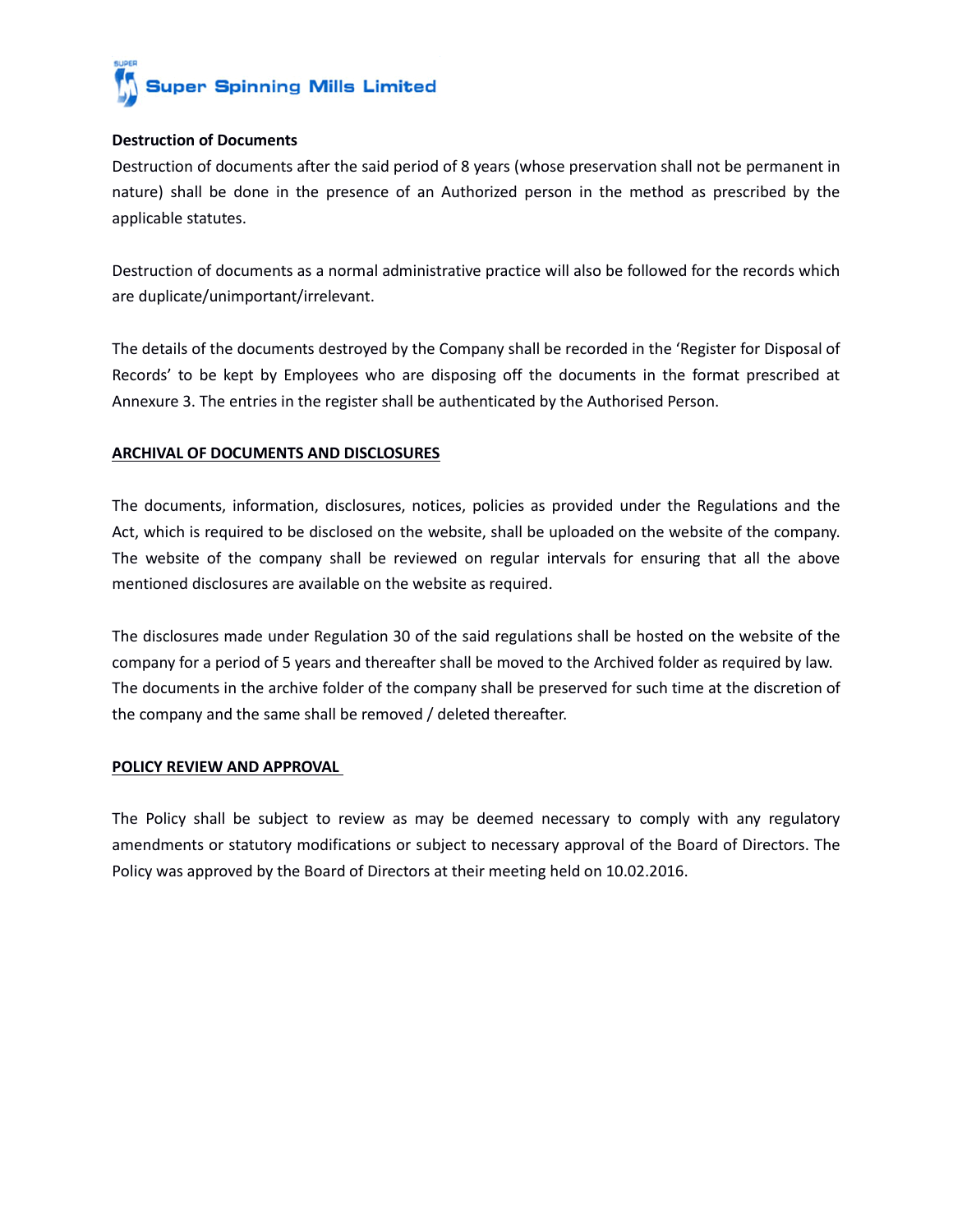

#### **ANNEXURE 1**

# **Documents whose preservation shall be permanent in nature**

| S. No.         | <b>Documents</b>                                                               |  |  |
|----------------|--------------------------------------------------------------------------------|--|--|
| $\mathbf{1}$   | <b>Registration Certificates</b>                                               |  |  |
| $\overline{2}$ | Statutory Registers as required under applicable laws                          |  |  |
| 3              | <b>Audited Financial Statements</b>                                            |  |  |
| 4              | Income Tax Returns and Records                                                 |  |  |
| 5              | <b>Minutes of General Meetings</b>                                             |  |  |
| 6              | Minutes of the meetings of the Board of Directors                              |  |  |
| $\overline{7}$ | Minutes of various Committee Meetings                                          |  |  |
| 8              | Attendance Register for Board Meetings and Committee Meetings.                 |  |  |
| 9              | Licenses and other statutory approvals                                         |  |  |
| 10             | Material Agreements / Contracts                                                |  |  |
| 11             | Orders issued by the Court/ Statutory Bodies                                   |  |  |
| 12             | Property Documents and other related records                                   |  |  |
| 13             | Investment Documents / Proofs including certificates, etc.                     |  |  |
| 14             | Dividend and Shareholders' records                                             |  |  |
| 15             | <b>Bank and Corporate Guarantees</b>                                           |  |  |
| 16             | Any other document as may be required to be maintained permanently in terms of |  |  |
|                | applicable law(s) and preserved from time to time.                             |  |  |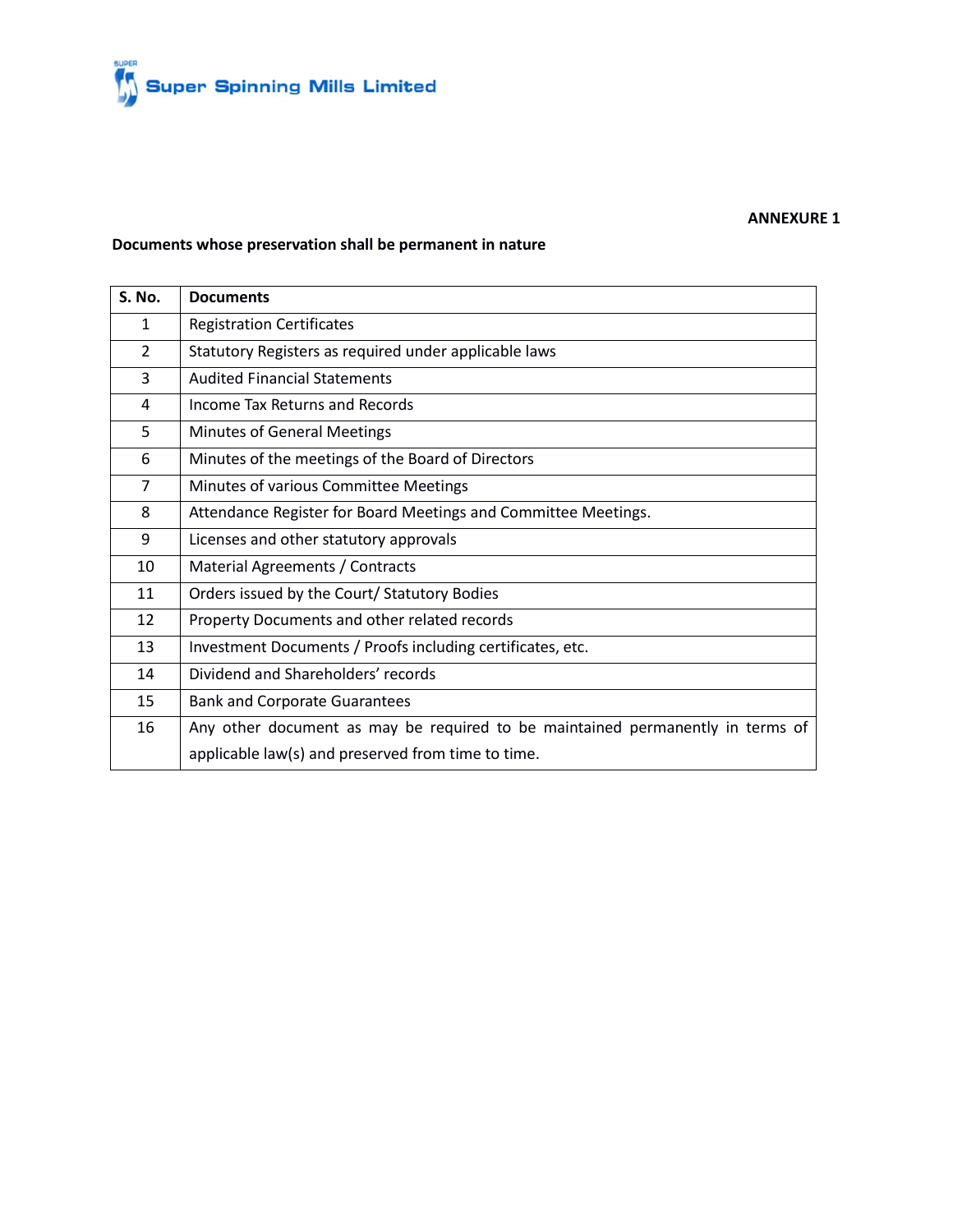

# **ANNEXURE 2**

**Documents with preservation period of not less than eight years after completion of the relevant transactions**

| <b>S. No.</b>  | <b>Documents</b>                                                                     |  |  |
|----------------|--------------------------------------------------------------------------------------|--|--|
| $\mathbf{1}$   | <b>Books of Accounts</b>                                                             |  |  |
| $\mathfrak{D}$ | <b>Annual Returns</b>                                                                |  |  |
| 3              | <b>Personnel Documents</b>                                                           |  |  |
| 4              | Insurance Policies/ Claims under various policies                                    |  |  |
| 5              | Correspondences with Shareholders/Departments                                        |  |  |
| 6              | Correspondences with Stock Exchanges/ROC department.                                 |  |  |
| $\overline{7}$ | Non-statutory Registers/ Documents                                                   |  |  |
| 8              | Agenda of Board Meetings and other related documents                                 |  |  |
| 9              | Central Excise and VAT Records.                                                      |  |  |
| 10             | Purchase Orders, Invoices, Related Government correspondences etc.,                  |  |  |
| 11             | Internal Audit Records and correspondences                                           |  |  |
| 12             | Any other document as may be required to be maintained in terms of applicable law(s) |  |  |
|                | and preserved from time to time.                                                     |  |  |